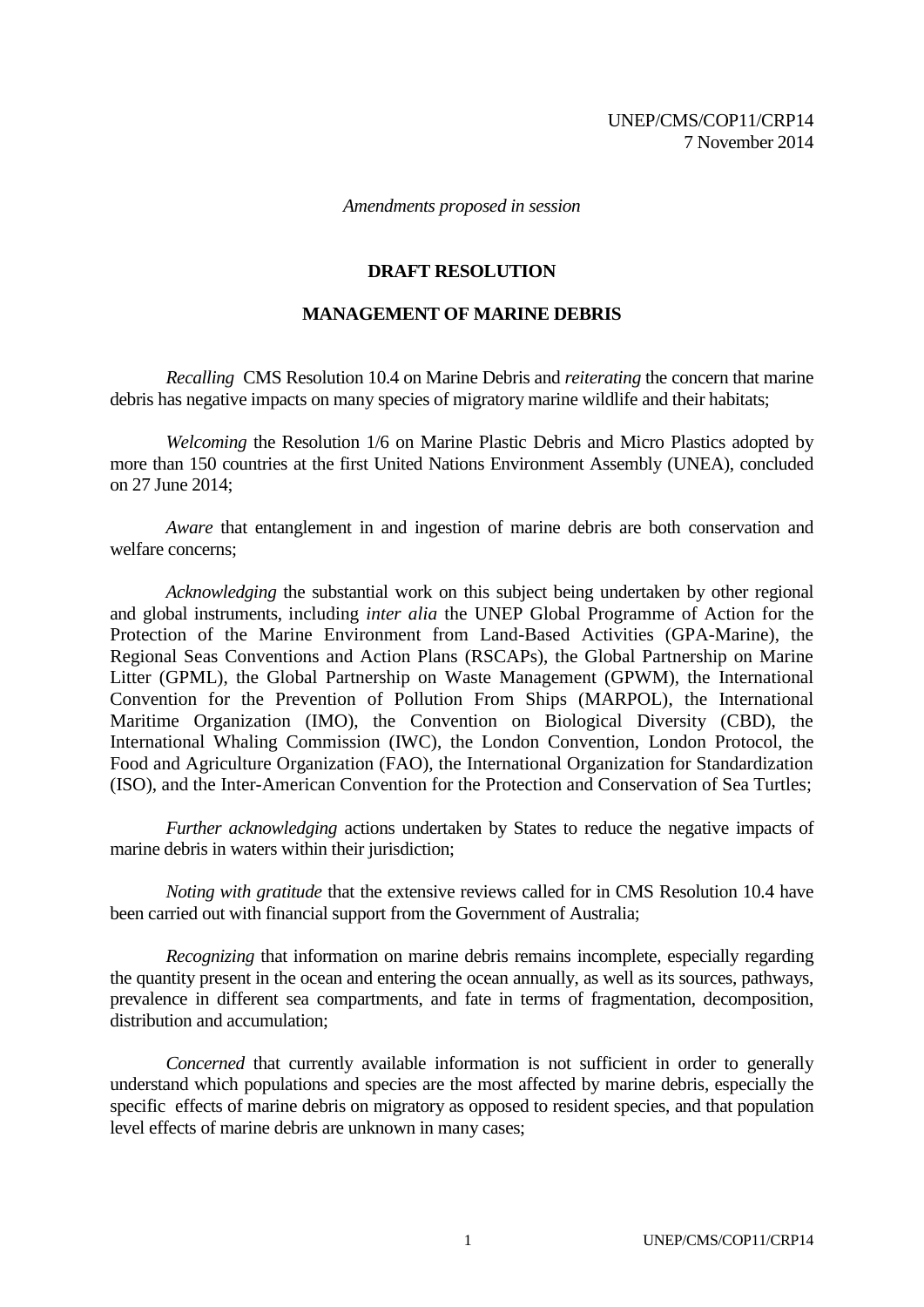*Emphasizing* that preventing waste from reaching the marine environment is the most effective way to address this problem;

*Further emphasizing* that despite the knowledge gaps relating to marine debris and its impacts on migratory marine wildlife, immediate action should be taken to prevent debris reaching the marine environment;

*Recalling* that in the outcome document of the United Nations Conference on Sustainable Development, held in Rio de Janeiro, Brazil, in June 2012, entitled "The Future We Want", States committed "to take action to, by 2025, based on collected scientific data, achieve significant reductions in marine debris to prevent harm to the coastal and marine environment";

*Aware* that a significant proportion of marine debris is the result of discharges of shipgenerated waste and cargo residues into the sea, lost or abandoned fishing gear, and that the protection of the marine environment can be enhanced significantly by reducing these;

*Recognizing* that a range of international, regional and industry-based measures exist to manage waste on board commercial marine vessels and prevent the disposal of garbage at sea;

*Also recognizing* that the International Maritime Organization is the authority regulating shipping on the High Seas; and

*Conscious* that a wide range of target audiences needs to be addressed through effective public awareness and education campaigns in order to achieve the behavioural change necessary for a significant reduction of marine debris;

### *The Conference of the Parties to the Convention on the Conservation of Migratory Species of Wild Animals*

1. *Takes note* of the reports on Management of Marine Debris published as UNEP/CMS/COP11/Inf.27, Inf.28 and Inf.29, which cover (i) Knowledge Gaps in Management of Marine Debris; (ii) Commercial Marine Vessel Best Practice; and (iii) Public Awareness and Education Campaigns;

2. *Encourages* Parties that have not yet done so to join other relevant Conventions such as MARPOL Annex V and the London Protocol, to join Protocols to Regional Seas Conventions on Pollution from Land Based Sources, and to include the prevention and management of marine debris in relevant national legislation;

3. *Encourages* the Parties to engage, as appropriate, with other global marine initiatives such as the UNEP's Global Programme of Action for the Protection of the Marine Environment from Land-Based Activities (GPA-Marine), the Regional Seas Programmes, the Global Partnership on Marine Litter (GPML), the Global Partnership on Waste Management (GPWM);

3 bis. *Encourages* Parties to continue working on the issue of management of marine debris in order to reach agreed conclusions on this subject;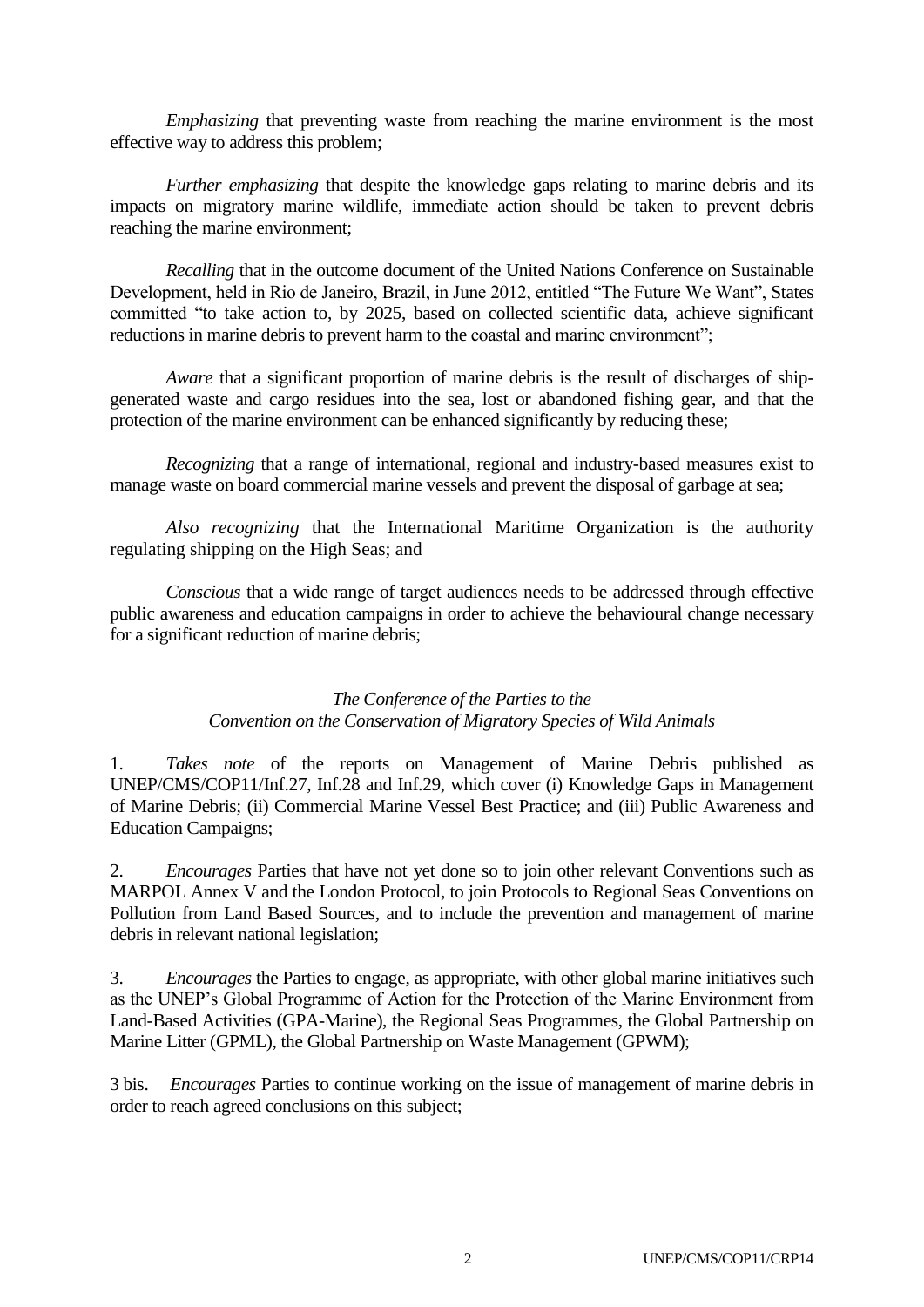# **Knowledge Gaps in Management of Marine Debris**

4. *Encourages* Parties to consider within any monitoring programmes established giving particular regard, using standardized methodologies, to the prevalence of all the types of debris that may, or are known to, have impacts on migratory species; sources and pathways of these types of debris; geographic distribution of these types of debris; impacts on migratory species, within and between regions; and population level effects on migratory species as appropriate to national circumstances;

5. *Invites* Parties to consider implementing cost-effective measures for the prevention of debris, such as levies on single-use carrier bags, deposit refund systems for beverage containers and obligations for the use of reusable items at events as appropriate to national circumstances;

6. *Encourages* Parties to establish public awareness campaigns in order to assist in preventing waste from reaching the marine environment and set up management initiatives for the removal of debris, including public beach and underwater clean-ups;

7. *Calls upon* Parties to incorporate marine debris targets when developing marine debris management strategies, including targets relating directly to impacts on migratory species, and to ensure that any marine debris management strategies plan for and carry out evaluation;

8. *Encourages* the Scientific Council, with support from the Secretariat, to promote the prioritization of research into the effects of microplastics on the species ingesting them, and support research on the significance of colour, shape or plastic type on the likelihood of causing harm, in order to be able to focus management strategies in future;

9. *Invites* the Secretariat to work with the UNEP Regional Seas Programme to support standardization and implementation of methods for studies monitoring impacts in order to produce comparable data across species and regions that will allow robust ranking of debris types for risk of harm across different species groups;

10. *Requests* the Scientific Council, with support from the Secretariat, to further the Convention's work on the marine debris issue and investigate the feasibility of close cooperation with other biodiversity-related agreements by means of a multilateral working group;

11. *Further requests* that working groups established under the Scientific Council incorporate the issue of marine debris where relevant, drawing on the work already undertaken by the Convention;

12. *Further requests* that the Secretariat ensure appropriate links are made with other regional and global instruments working on marine debris in order to share information and avoid duplication of effort;

## **Commercial Marine Vessel Best Practice**

13. *Strongly encourages* Parties to address the issue of abandoned, lost or otherwise discarded fishing gear (ALDFG), by following the strategies set out under the FAO Code of Conduct for Responsible Fisheries;

14. *Further encourages* Parties to promote measures such as the Clean Shipping Index and marine environmental awareness courses among shipping operators;